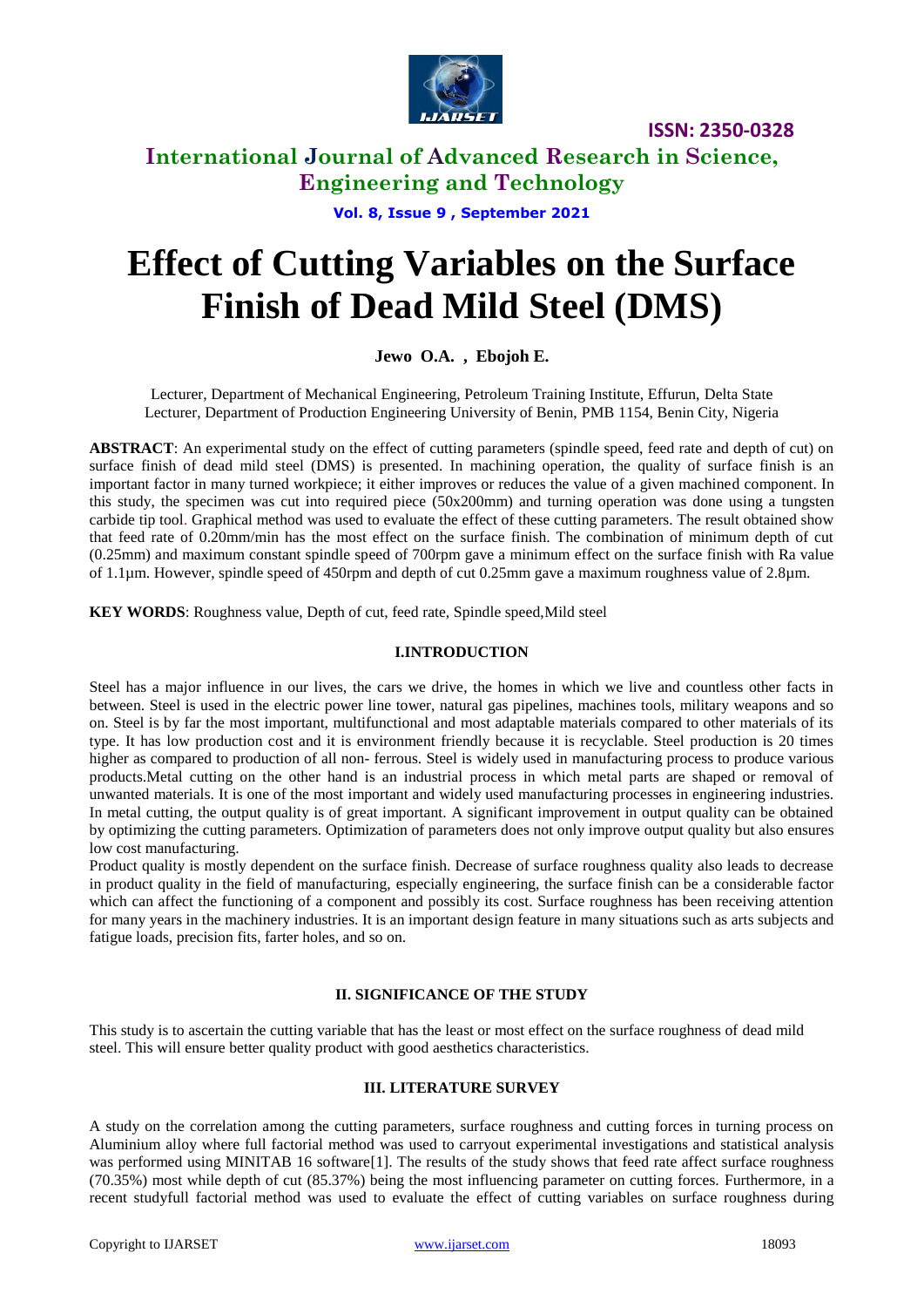

# **International Journal of Advanced Research in Science, Engineering and Technology**

### **Vol. 8, Issue 9 , September 2021**

turning of ASISI 304L alloy steel with coated carbide [2].The input variables used were cutting speed, feed rate and depth of cut. Minitab17 software was used to conduct analysis of variance test on the data. The result shows that feed rate has the most significant effect on surface roughness with 79.86% and the relationship between feed rate and cutting speed at constant depth of cut shows that as feed rate increase for every cutting speed, the surface roughness increases.

In the same vein, Vikram et al [3]carried out a study on the prediction of optimality and effect of machining parameters on surface roughness based on Taguchi design of experiments. This work focused on surface roughness produced in speed machining on lathe. Machining was carried out on AISI 1040 steel material using coated carbide inserts and high speed steel (HSS) tools. Spindle speed and feed rate were chosen as control factors.These control factors were adopted to analyze significance and contribution on the surface roughness of the machined parts. Taguchi method based on orthogonal Arrays was used to design the experiments. Analysis of variance (ANOVA) was then used to analyze the influences and contribution of the machining parameters on the surface roughness values based on F-Statistic Test. The result of this study from ANOVA test and % contribution evaluation show that spindle speed seemed to be very highly significant predominant factor in producing the surface roughness while machining with both type of tools. Also an investigation was carried outon the effect of cutting parameters (cutting speed, depth of cut and feed) in turning off mild steel and aluminium to achieve better surface finish and to reduce power requirement by reducing the cutting forces involved in machining [4]. The experimental layout was designed based on the 2^k factorial techniques and analysis of variance (ANOVA) was performed to identify the effect of cutting parameters on surface finish and cutting forces are developed by using multiple regression analysis. The coefficients were calculated by using regression analysis and the model is constructed. The model is tested for its adequacy by using 95% confidence level. By using the mathematical model the main and interaction effects of various process parameters on turning was studied.

The optimization of machining parameters based on surface roughness prediction for AA6061 using response surface method. The study includes the cutter flutes in addition to cutting speed, feed rate and depth of cut. Response Surface Model (RSM) was adopted to establish the relationship model between the surface roughness and the parameters using Minitab16 software [5]. The sensitivities of the surface roughness to the parameters were then analyzed based on analysis of variance (ANOVA). The result shows that cutter flutes has high significant influence on surface roughness followed by feed rate and depth of cut, while cutting speed has the less significant influence. Further an experimental study on the effect of cutting parameters on surface finish of stainless steel and aluminium was also conducted [6]. The study was carried out in order to find the optima control parameters that give the minimum surface roughness. In their work, the analysis of effect of process parameters; cutting speed, feed rate and depth of cut, were considered and graphical method was used to determine the parameters with the minimum effect on the surface finish of the specimen.

Some authors in theirresearch [7] showed that the factors that influence the surface roughness level of carbon steel material are spindle speed followed by feed rate and depth of cut. To get the result of smooth surface roughness with Ra value about 1.18 μm, setting parameter used is spindle speed 600 rpm, 130 m/min feed rate and 1.5 mm cutting depth. To obtain a rough surface roughness of about 6.25  $\mu$ m, the setting parameters used are 400 rpm spindle speed, 240 m/min feed rate, and 1.0 mm cutting depth. Also [8] uses the combination of signal to noise and analysis of variance were used in this investigation, besides, the model adequacy examination was carried out through residual analysis. The cutting speed, feed rate and regression model were statistically significant for hardness, also a moderate increase of it was found. On the other hand, feed rate was statistically significant factor for surface roughness and, its lowest value for the lower feed rate and the medium cutting speed was observed. Besides, the 75 % of the data values are less than or equal to 3,2μm, therefore, the grinding operation could be avoided.The taguchi technique and the analysis of variance (ANOVA) were employed to investigate the effect of the turning parameters on Metal Removal Rate (MRR) and Tool Wear Rate (TWR). The LARGER THE BETTER signal to noise (S/N) ratio based on the Taguchi technique was applied for MRR while the LOWER THE BETTER S/N ratio was applied for TWR[9].

#### **IV. METHODOLOGY**

#### **Material**

The workpiece material used in this study is low carbon steel (dead mild steels), also known as black mild steel has a dark colour as the name implies and is different from bright mild steel due to its percentage carbon and it varies from 0.05-0.15%. It is used for making various components like sheets, ships, wire, or rod. This percentage of carbon gives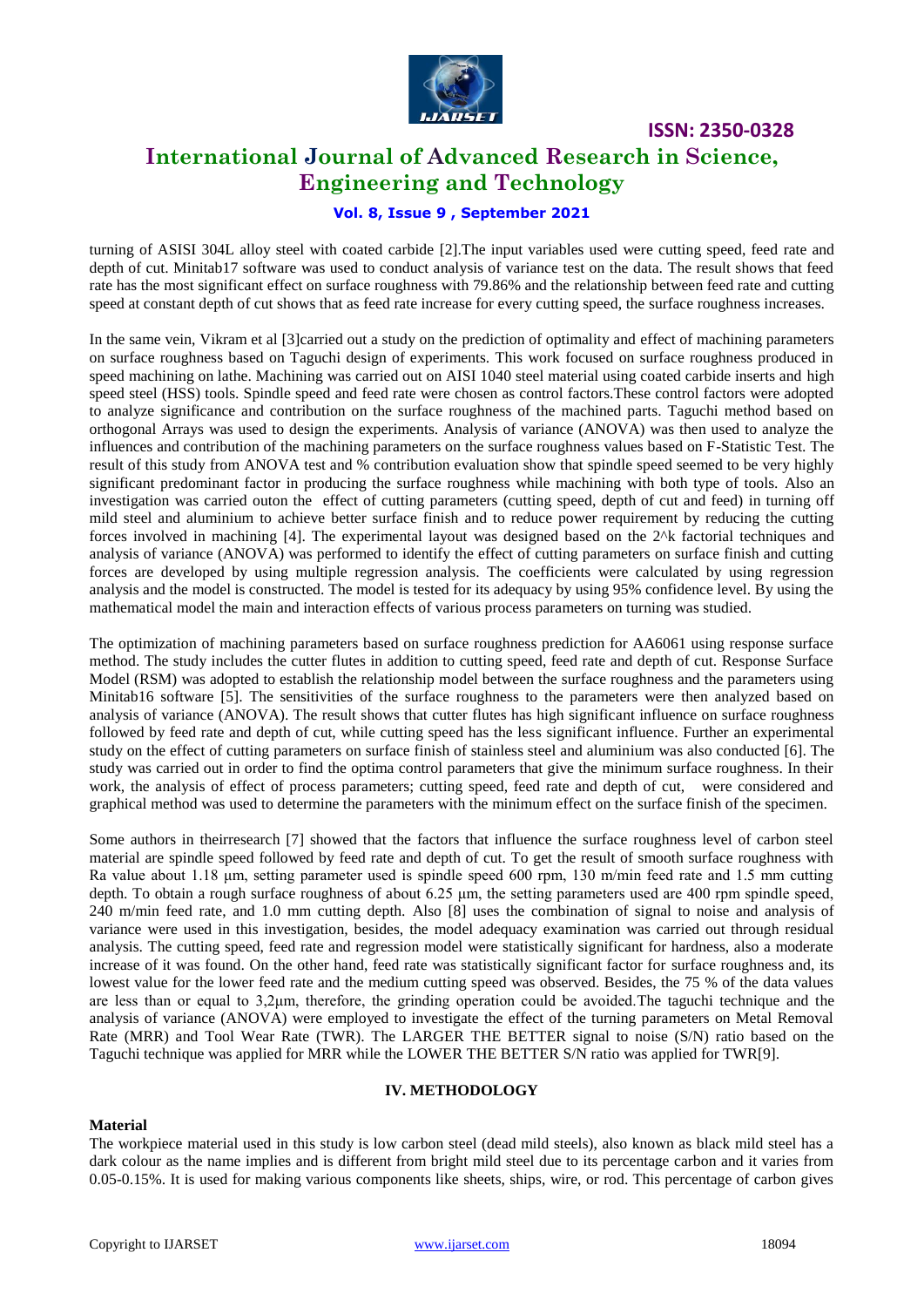

# **ISSN: 2350-0328 International Journal of Advanced Research in Science, Engineering and Technology**

### **Vol. 8, Issue 9 , September 2021**

the dead mild steel the properties of ductility and formability. Table 1 shows the various composition of low carbon steel [\(www.matweb.com/searcg/datasheet.aspx](http://www.matweb.com/searcg/datasheet.aspx) accessed 2020)[10].

| Table 1: Composition of Low Carbon Steel |                      |  |
|------------------------------------------|----------------------|--|
| Element                                  | (% )                 |  |
| Aluminum, Al                             | $0.0100 - 1.50$      |  |
| Boron, B                                 | $0.000500 - 0.00600$ |  |
| Carbon, C                                | $0.00300 - 0.800$    |  |
| Chromium, Cr                             | $0.200 - 10.0$       |  |
| Cobalt, Co                               | $7.50 - 12.0$        |  |
| Copper, Cu                               | $0.0200 - 1.50$      |  |
| Iron, Fe                                 | $63.0 - 100$         |  |
| Lead, Pb                                 | $0.150 - 0.360$      |  |
| Manganese, Mn                            | $0.100 - 2.20$       |  |
| Molybdenum, Mo                           | $0.0800 - 4.80$      |  |
| Nickel, Ni                               | $0.0300 - 18.5$      |  |

The specimen dimension used for dead mild steel material was 50mm diameter and 200mm length, this is done so as to maintain a ratio of cylindrical turning length to the initial diameter of workpiece at 4 in order to ensure the required stiffness of chuck/workpiece/cutting force (Lawal 2016).The cutting tool material used for the turning operation was carbide. Carbide tools are more expensive when compared to high speed steel (HSS), but last longer and can be much faster thereby proving more economical in the long run. Ajax lathe with maximum speed of 700 rpm was used for the turning operation and TM-8810 Coupling Ultrasonic Thickness Meter was used to test the surface roughness of the specimen.

#### **Method**

The experimental procedure was carried out in the following steps: The material specimens (DMS) were cut into required dimensions. The metal rod was mounted on the lathe chuck and secured appropriately and finally turning operation was then carried out with a tungsten carbide tip tool for the required number of runs. The turning process was done in the following three cases; keeping depth of cut and feed rate constant while spindle speed was varied; keeping spindle speed and depth of cut constant while feed rate was varied, and keeping feed rate and spindle speed constant while depth of cut was varied, Table 2 to Table 10 shows the setting parameters and the variations of the three parameters to be investigated.

| S/N | Spindle speed | Feed rate | Depth of cut |  |
|-----|---------------|-----------|--------------|--|
|     | (rpm)         | (mm/min)  | (mm)         |  |
|     | 400           |           | 0.75         |  |
|     | 400           | 0.20      | 0.50         |  |
|     | m             |           |              |  |

Table 2: Constant Spindle speed and Feed rate with varied Depth of cut

|  |  |  |  |  |  |  | Table 3: Constant Spindle speed and Depth of cut with varied Feed rate |  |
|--|--|--|--|--|--|--|------------------------------------------------------------------------|--|
|  |  |  |  |  |  |  |                                                                        |  |

| S/N | Spindle Speed | Feed rate | Depth of Cut |
|-----|---------------|-----------|--------------|
|     | (rpm)         | (mm/min)  | mm           |
|     | 400           |           | 0.75         |
|     | 400           | ).22      | 0.75         |
|     |               |           | በ 75         |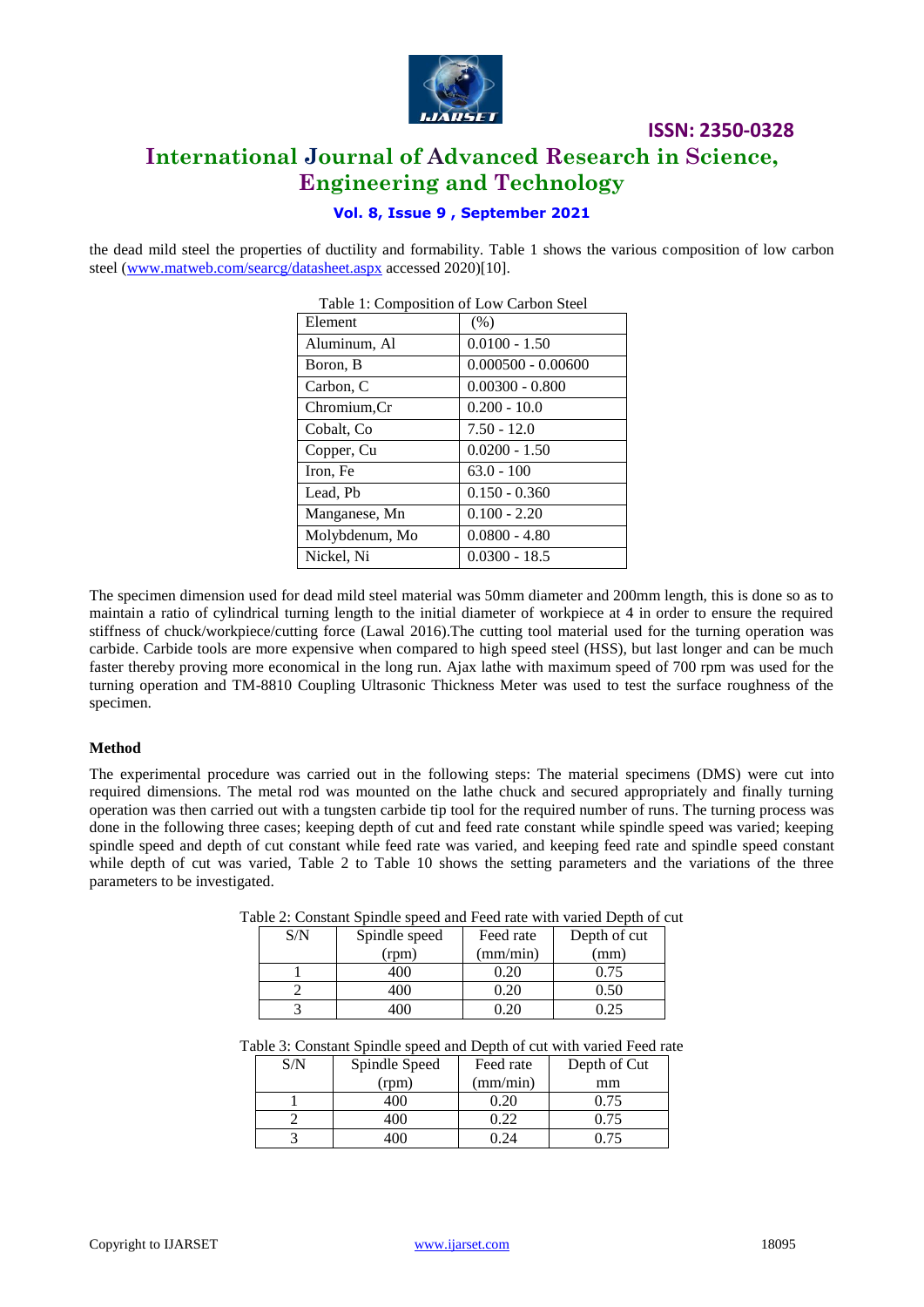

# **International Journal of Advanced Research in Science, Engineering and Technology**

### **Vol. 8, Issue 9 , September 2021**

| Table 4: Constant Feed rate and Depth of cut with varied Spindle speed |
|------------------------------------------------------------------------|
|------------------------------------------------------------------------|

| S/N | Spindle Speed | Feed rate | Depth Of Cut |
|-----|---------------|-----------|--------------|
|     | (rpm)         | mm/min    | mm           |
|     | 400           |           | 0.75         |
|     | 450           |           | 0.75         |
|     |               |           | (175)        |

Table 5: Constant Spindle speed and Feed rate with varied Depth of cut

| S/N | Spindle Speed | Feed rate | Depth of Cut |
|-----|---------------|-----------|--------------|
|     | (rpm)         | mm/min    | mm           |
|     |               |           | 0.75         |
|     | 450           |           | 0.50         |
|     |               |           |              |

Table 6: Constant Spindle speed and Depth of cut with varied Feed rate

| S/N | Spindle Speed | Feed rate    | Depth of Cut |
|-----|---------------|--------------|--------------|
|     | (rpm)         | (mm/min)     | (mm)         |
|     | 450           | $20^{\circ}$ | 0.75         |
|     | 450           | .22          | 0.75         |
|     |               |              |              |

Table 7: Constant Feed rate and Depth of cut with varied Spindle speed

| S/N | Spindle Speed | Feed rate | Depth of Cut |
|-----|---------------|-----------|--------------|
|     | (rpm)         | mm/min    | (mm)         |
|     | 100           | 0.20      | 0.50         |
|     | 450           | 0.20      | 0.50         |
|     | 700-          |           | N 50         |

Table 8: Constant Spindle speed and Feed rate with varied Depth of cut

| S/N | Spindle Speed | Feed rate | Depth of Cut |
|-----|---------------|-----------|--------------|
|     | (rpm)         | (mm/min)  | (mm)         |
|     | 700           |           | 0.75         |
|     | 700           |           | 0.50         |
|     |               |           | 0.25         |

Table 9: Constant Spindle speed and Depth of cut with varied Feed rate

| S/N | Spindle Speed | Feed rate | Depth of Cut |
|-----|---------------|-----------|--------------|
|     | (rpm)         | (mm/min)  | (mm)         |
|     | 700           | 0.20      | 0.75         |
|     | 700           | 0.22      | 0.75         |
|     | ൜             |           | (175)        |

Table 10: Constant Feed rate and Depth of cut with varied Spindle speed

| S/N | Spindle Speed | Feed rate | Depth of Cut |
|-----|---------------|-----------|--------------|
|     | (rpm)         | (mm/min)  | (mm)         |
|     | 400           | 0.22      | 0.50         |
|     | 450           | 0.22      |              |
|     |               |           |              |

Cutting process was performed to the desired length and diameter and set in the Ajax lathe with variation of spindle speed, feed rate and depth of cut see Plate 1. The measurement of roughness values for the various variations of the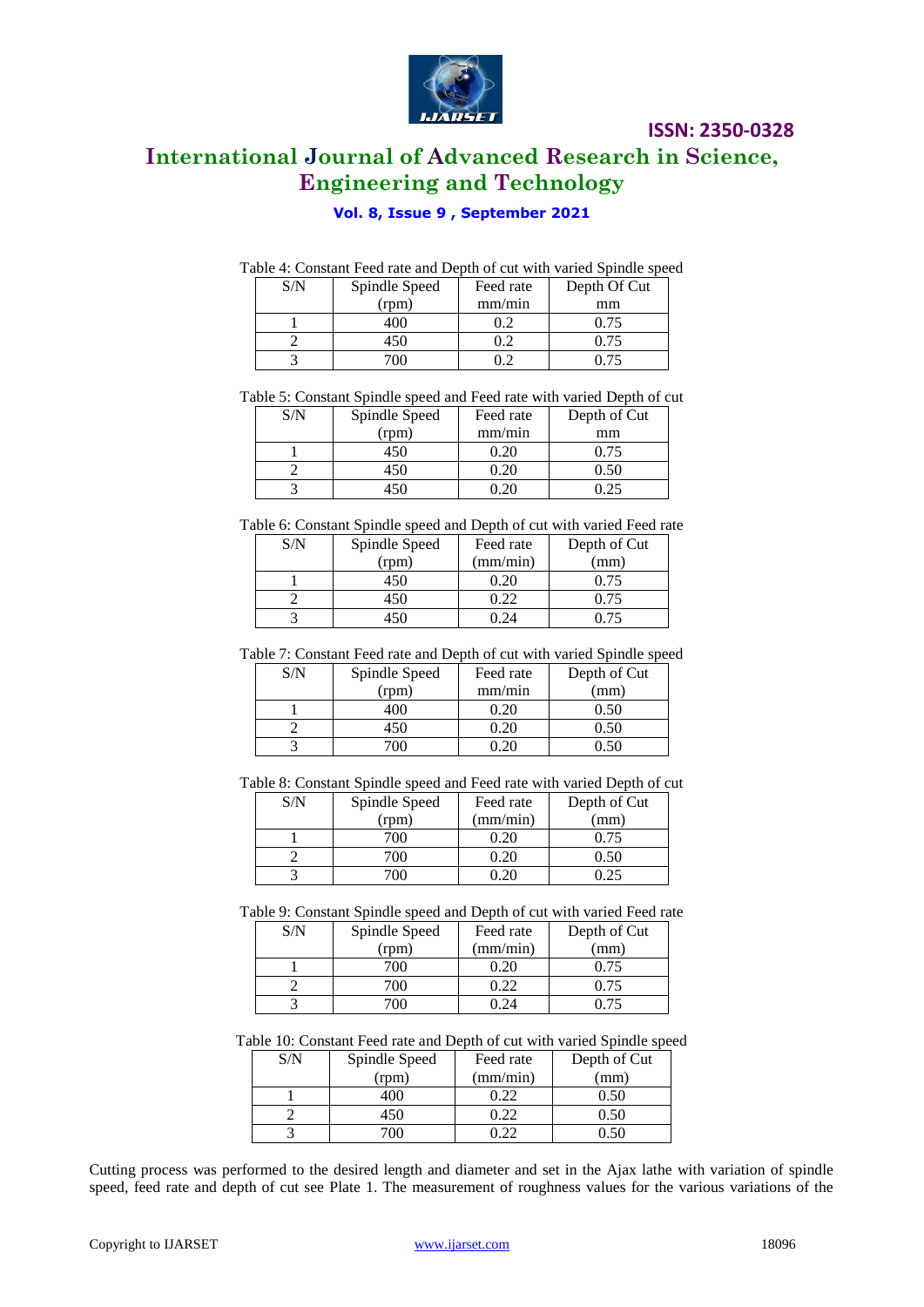

# **ISSN: 2350-0328 International Journal of Advanced Research in Science, Engineering and Technology**

### **Vol. 8, Issue 9 , September 2021**

three parameters of the test specimens was carried (see Plate 2 and Plate 3) using TM-8810 COUPLING ULTRASONIC THICKNESS METER resulting from the lathe process and recorded.



Plate1: Workpiece on lathe during turning operation Plate 2: Surface tester on the surface of the workpiece



Plate 3: Measuring and reading roughness value

### **V. EXPERIMENTAL RESULTS**

The following Figures presents the experimental results obtained for dead mild steel. Fig. 1 shows a graph of constant spindle speed of 400 rpm and feed rate of 0.2 mm/min it is observe that the value of Ra increases from 1.3µm to 2.0µm as the depth of cut reduces, also at constant spindle speed of 400 rpm and depth of cut of 0.75mm with varied feed rate, the Ra value increases to 2.0µm as shown in Fig. 2.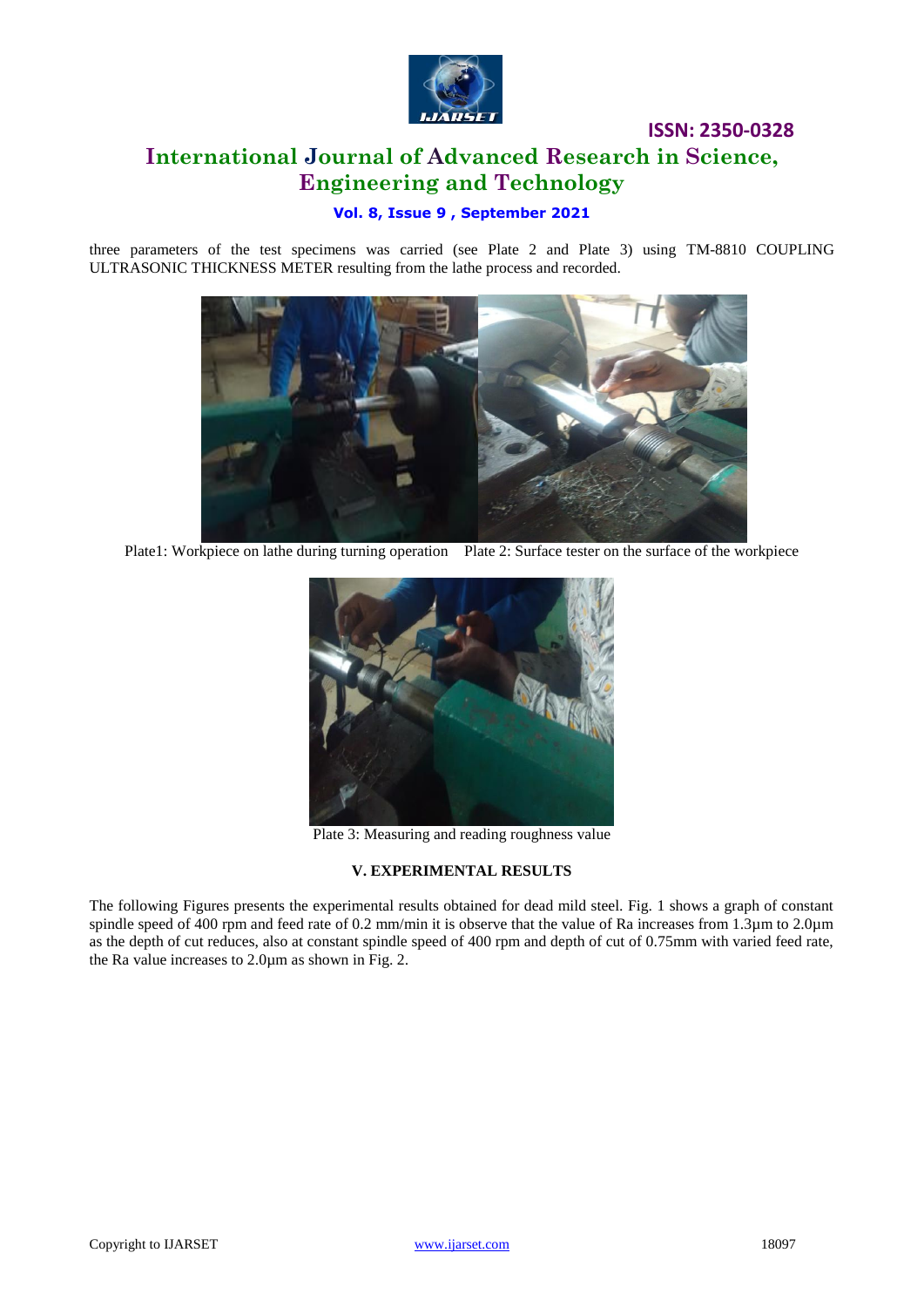

# **International Journal of Advanced Research in Science, Engineering and Technology**

**Vol. 8, Issue 9 , September 2021**



Fig. 1: Relationship of surface roughness with depth of cut Fig. 2: Relationship of surface roughness with feed rate

Fig. 3 further shows that roughness value reduces from 1.3µm to 1.1µm as the spindle speed increases when the depths of cut and feed rate are held constant. Also it is observed in Fig. 4 that at constant spindle speed of 450rpm and feed rate 0.20mm/min with varied depth of cut was a fluctuation in the Ra value from 2.8µm to 1.8µm and 2.4µm as the depth of cut increases.



Fig. 3: Relationship of surface roughness with spindle speed Fig. 4: Relationship of surface roughness with depth of cut

Fig. 5 is a plot of roughness value against feed rate. It is observed that as the feed rate increases from 0.2mm/min to 0.24mm/min there is a linear increase in the Ra value from 1.1µm to 2.0µm when the spindle speed and depth of cut are held constant. Again when the depths of cut and feed rate are held constant, with a varied spindle speed, it is seen that there is a drop of in the Ra value from  $1.5 \mu m$  to  $1.2 \mu m$  as shown in Fig. 6.



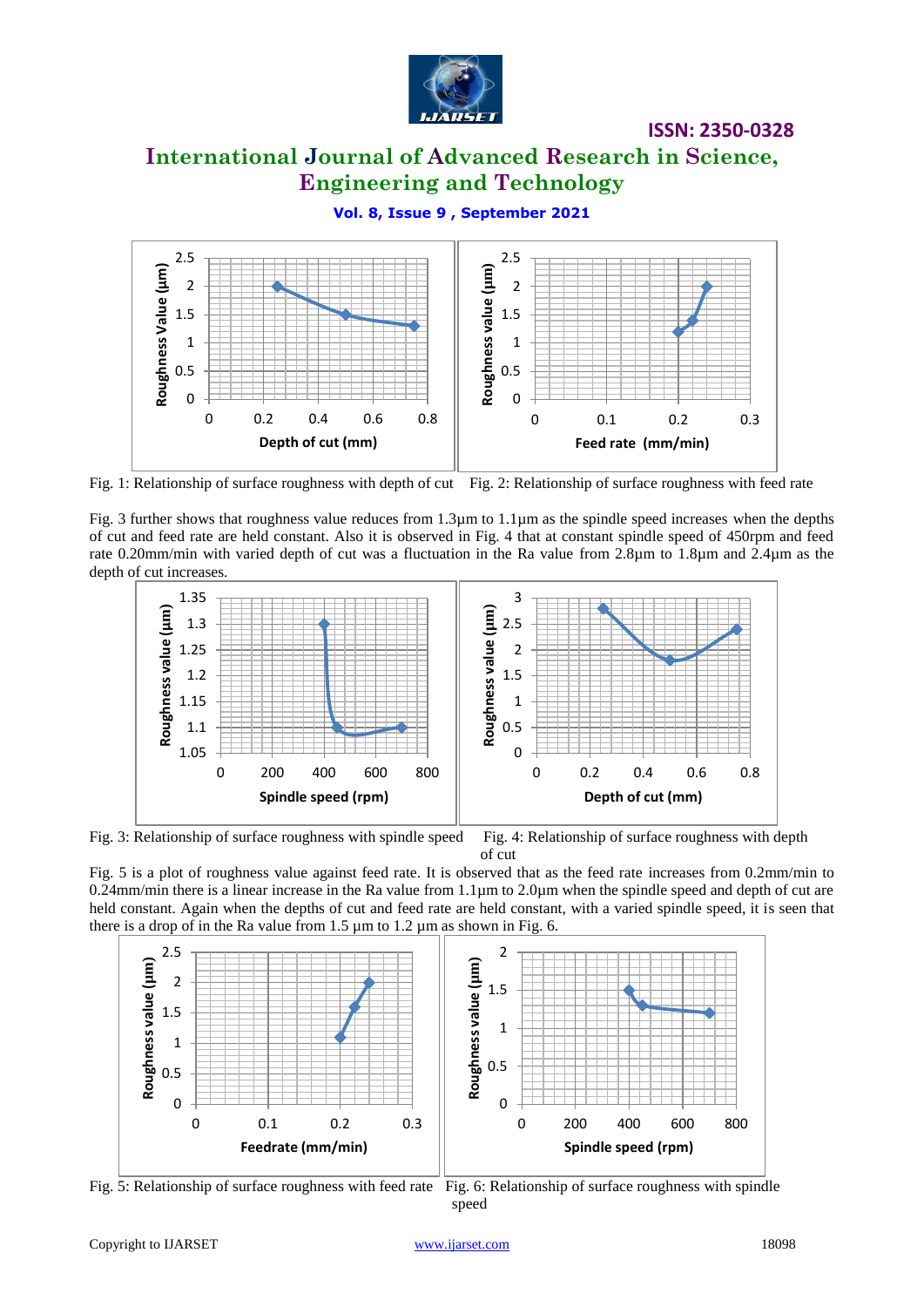

# **International Journal of Advanced Research in Science, Engineering and Technology**

**ISSN: 2350-0328**

### **Vol. 8, Issue 9 , September 2021**

For a spindle speed of 700rpm held constant with feed rate of 0.20mm/min, Fig. 7 shows the effect of varied depth of cut in the machining parameters to roughness; that as the depth increases there is a corresponding increase in the Ra value. This is seen to rise from 1.1µm to 1.8µm. Furthermore when the speed remains at 700rpm and depth of cut held constant at 0.75mm and the feed rate varied it was observed that as it increases there is a drop in the Ra value and then rises again, this can be seen in the plot in Fig. 8.



Fig. 7: Relationship of surface roughness with depth of cut Fig. 8: Relationship of surface roughness with feed rate

Fig. 9 shows the relationship of spindle speed with roughness when depth of cut and feed rate are held at constant values. The plot shows a decrease in the surface roughness as the spindle speed increases.



Fig. 9: Relationship of surface roughness with spindle speed

In Fig. 1, Fig.4 and Fig.7, the plot train shows the influence of the variation of depth of cut on the surface roughness of dead mild steel. Fig. 2, Fig. 5 and Fig. 8 shows the influence of the variation of feed rate on dead mild steel. Furthermore, Fig. 3, Fig. 6 and Fig.9 show the influence of the variation of spindle speed on dead mild steel. It is observed from the graphs that an increase in feed rate increases the roughness value, a higher spindle speed on the other hand with a minimum depth of cut results to a minimum roughness value.

#### **VI. CONCLUSION**

An experimental study on the effect of cutting variables on surface finish of mild steel has been carried out. The experiment was done by varying and combination of three cutting parameters which are; spindle speed, feed rate, and depth of cut. A conclusion was drawn that the minimum surface roughness in dead mild steel is obtained when there is a combination of maximum spindle speed (700rpm) with a minimum depth of cut of 0.20mm, while a minimum surface finish is obtained when the feed rate is high (0.75mm/min).